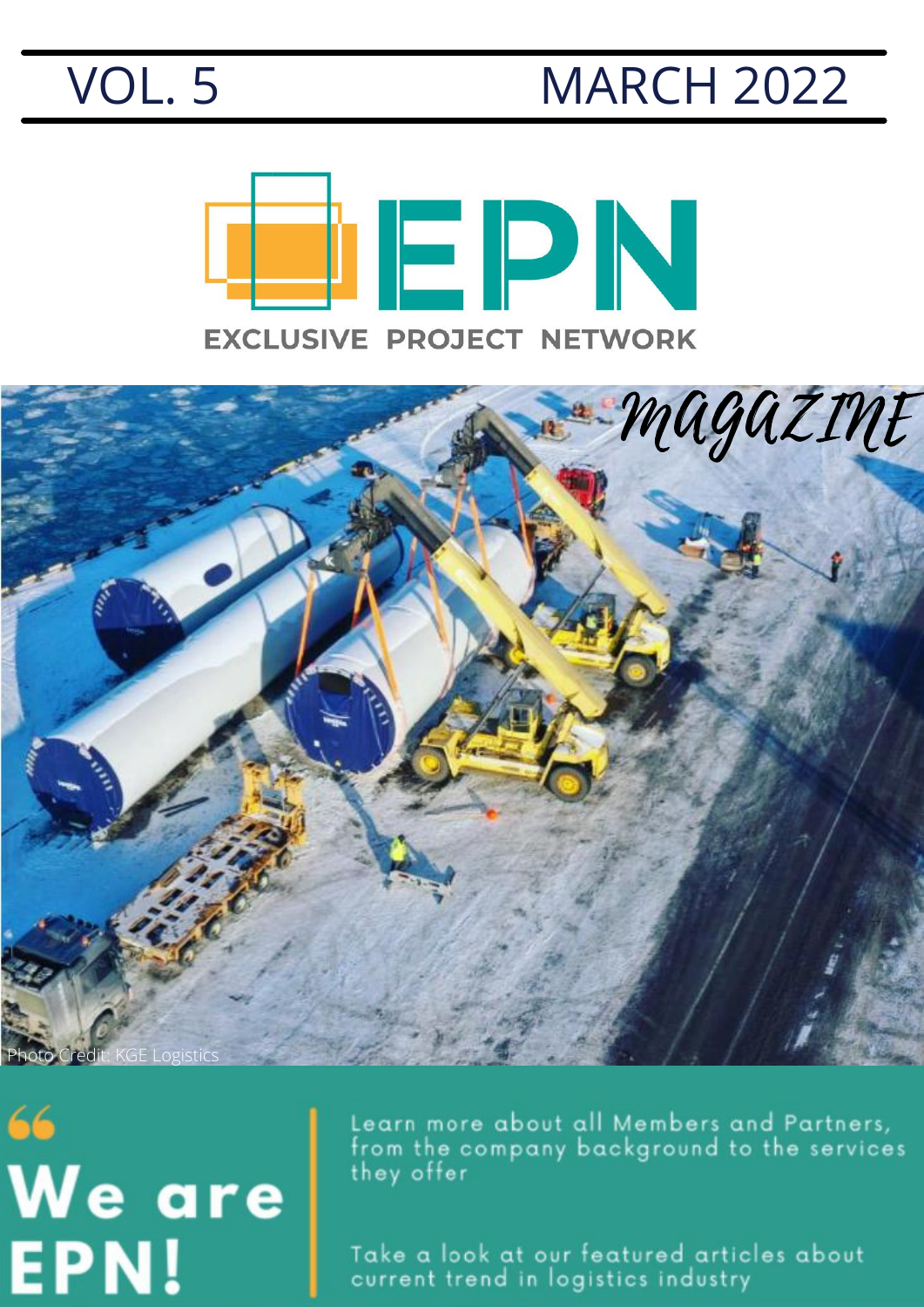

#### **Fast and Powerful**

One year of Exclusive Project Network. It was the 1st of April when the first founder members joined our network. In two months 30 more members chose EPN. Before the end of 2021 the threshold of 60 Countries covered in the World was reached. And now, one year later 75 Countries and 5 strong partners decided to build with us the most exclusive Project Network. Just one member per Country, as you know. Only the most professional Project logistics companies. Because the competition has to be with the World out of the Network.

Now the toughest challenge is waiting for us: to keep growing, selecting the most skilled Project Forwarders in at least 30 more Countries, reinforcing the cooperation between our members, having a great first annual meeting in Oman next September.

Without forgetting one of the most important events in our sector: Break Bulk Europe 2022 from 17 to 19 May 2022

As you know,EPN has its own stand in BBEU Rotterdam. If you are part of our network and if you want to rely on our stand….! We wait for you in Hall 1 – Booth 1G10. We want to make our stand a space available to every EPN member to work, to meet people, to share brochures, to take some rest. You are not EPN member yet? Come visit us to know the force of our network!

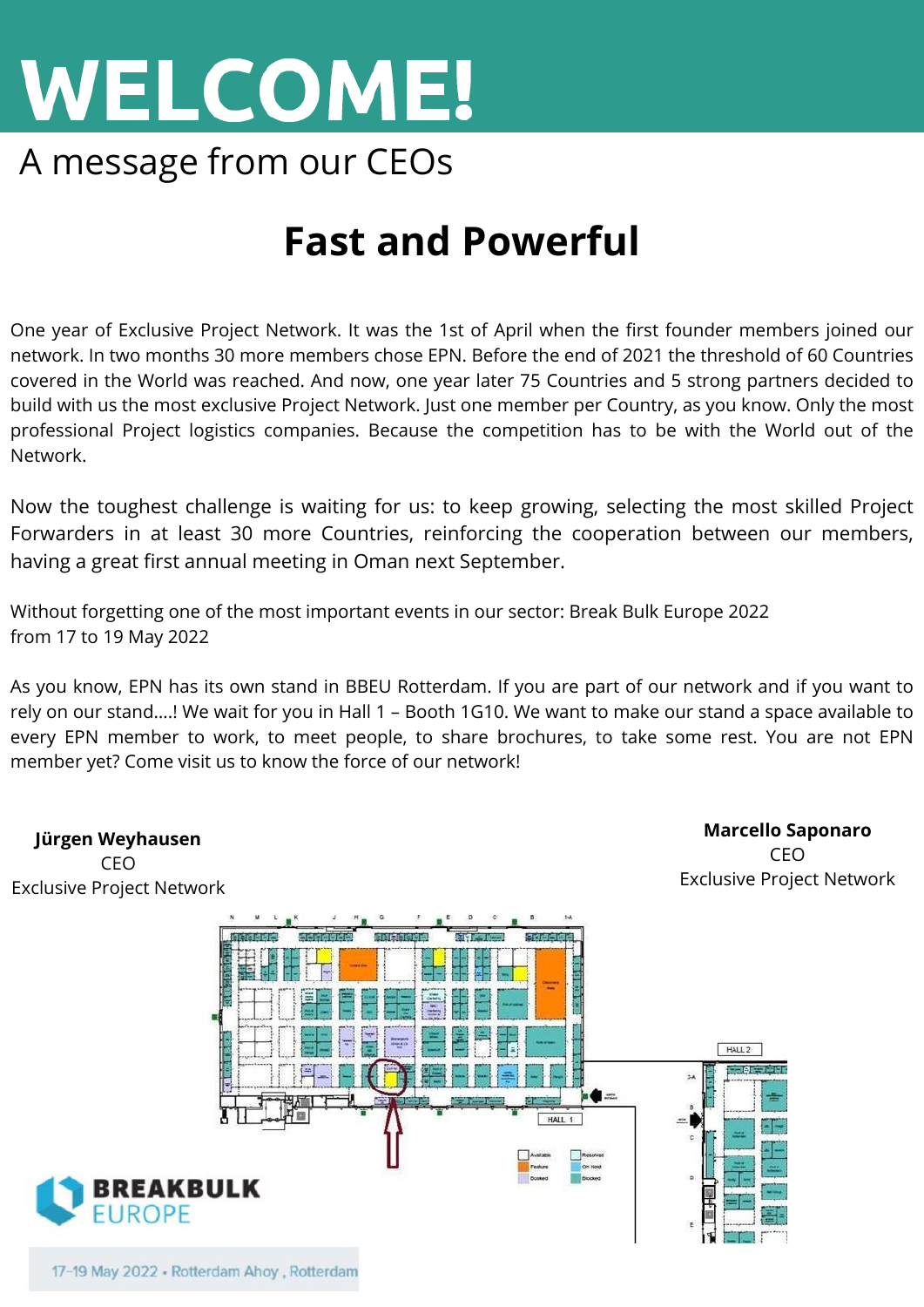

WELCOME

ON

30ARD

# **MEMBERS INTRODUCTION**

Photo credit: Exclusive Project Network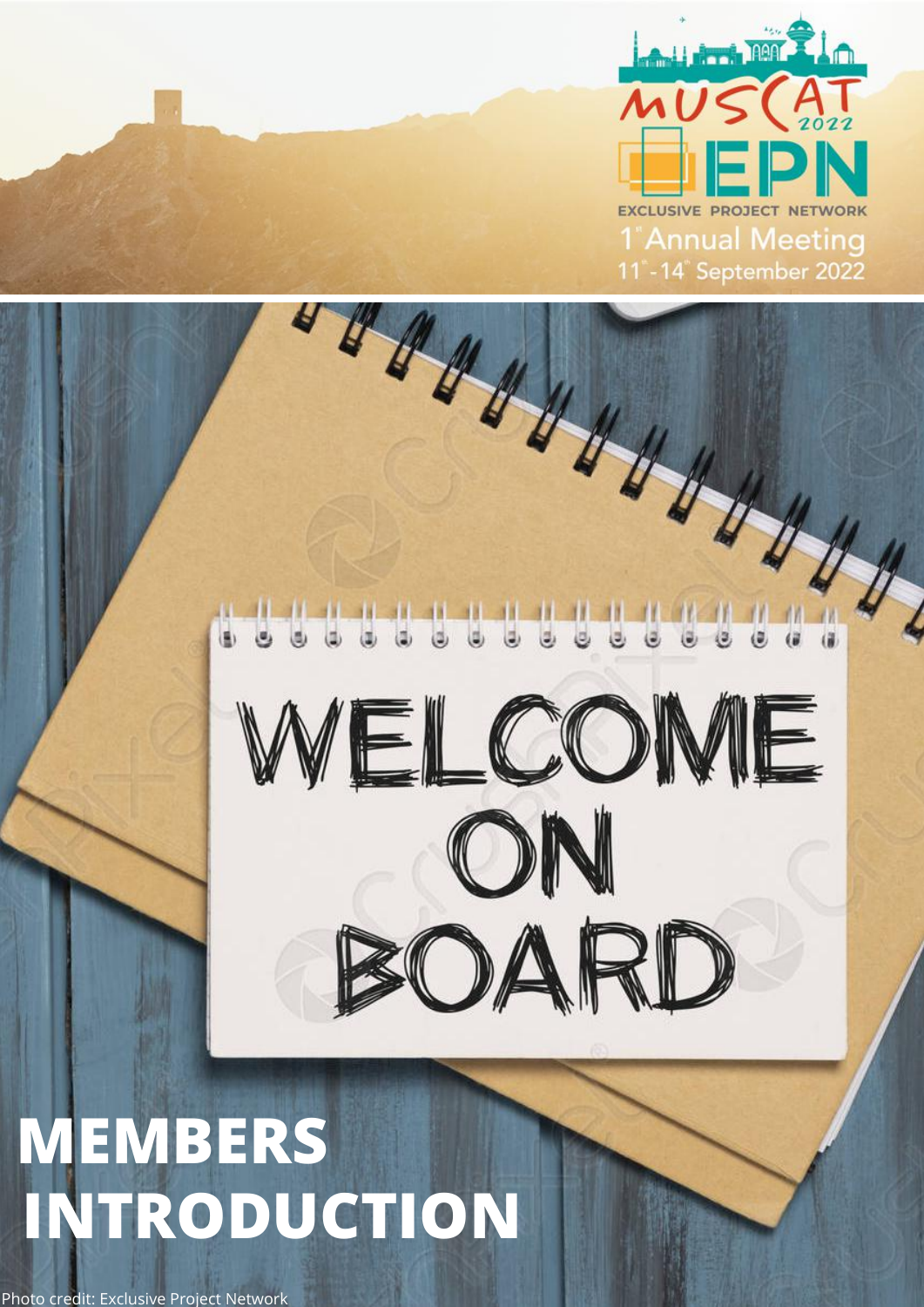

## **ACT Shipping**

*"Our mission is to connect regional markets by carrying vital commodities in a safe and dependable manner using the best logistics available."*

ACT Shipping is a medium sized company of which the majority belongs to Mister Abderrahmane Ould Chouaib its founder, a very well known business man and ex chief of customs, as well as over 35 year experience in all logistical fields in most businesses in Mauritania.



Photo credit: ACT Shipping

The group will be the benchmark for shipping, providing assurance for our customers and restoring shipping as a leading world industry.

Management actively supports and guides the company with the latest use of information technology in order to direct the teams and resources to reach the corporate goals.

Clients will benefit from this as they will recognize and respect the team for its personal and direct service from all levels of the company, up to the owners themselves.



http://actshipping.com/index.html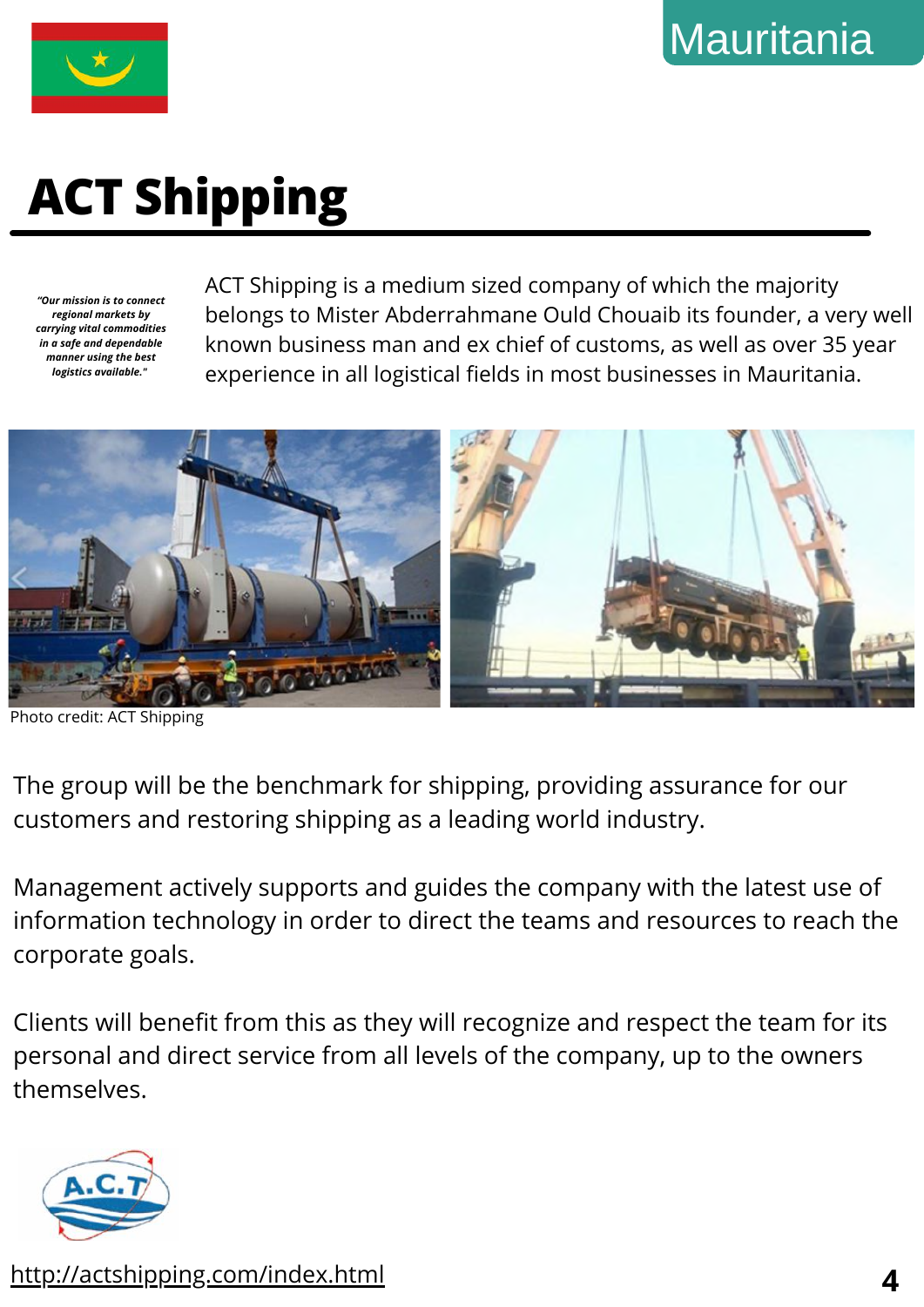

#### **Compass Logistics WLL**

*"THE SECRET TO SUCCESS: NETWORKS + TECHNOLOGY"*

Compass Logistics International stands for a modern logistics group with a range of services tailored to meet the requirements of various industries.



Photo credit: Compass Logistics

Compass traces its roots back to 2000 when Abdul Sameer Mohamed founded a small office in Jeddah, Saudi Arabia. Five years later, following the consistent overall growth in the Middle East, Compass ventured to Dubai, the official location of CLI Headquarters.

From its humble beginnings in Jeddah, Compass now boasts worldwide locations across North America, Africa, Europe and Asia, including USA, UK, Saudi Arabia, Bahrain, Kuwait, Oman, Qatar & Indian Subcontinent, Morocco, and China.



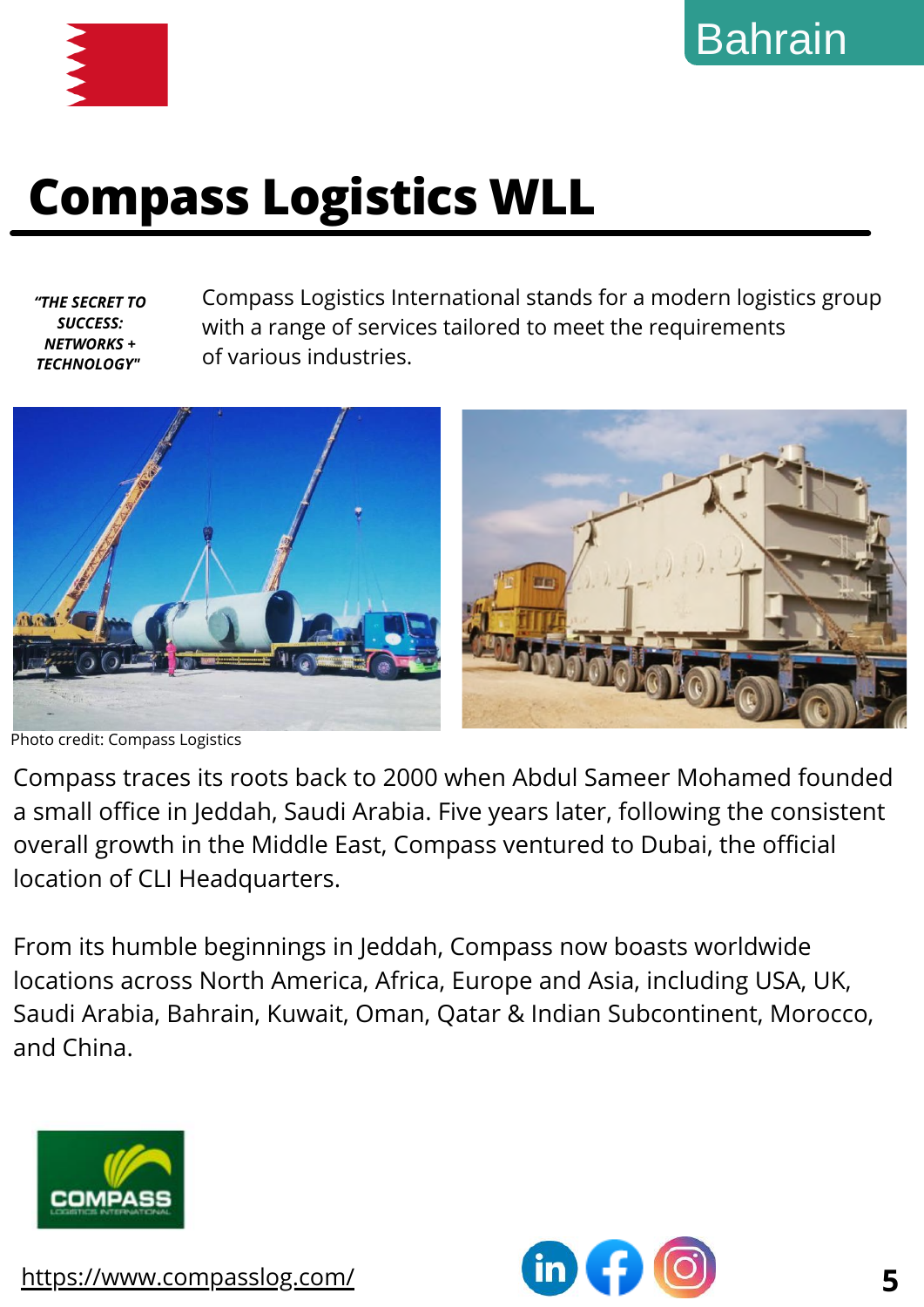

### **Tandem Logistics**

*"Teamwork is the foundation. Satisfaction is the result"*

Founded on 2010, to make a mark in the conventional Tunisian forwarding sector, **Tandem Logistics** started its operations to overhaul the logistics industry and offer the best in services.



Photo credit: Tandem Logistics

Based on a young and motivated team, we are now one of the most reputed logistics organizations on freight forwarding and project cargo and our aim is to become the most admired freight forwarder in Tunisia. Tandem mission:

To be the partner of choice, developing intelligent Supply Chain solutions and delivering the highest level of Service, Quality and Efficiency.



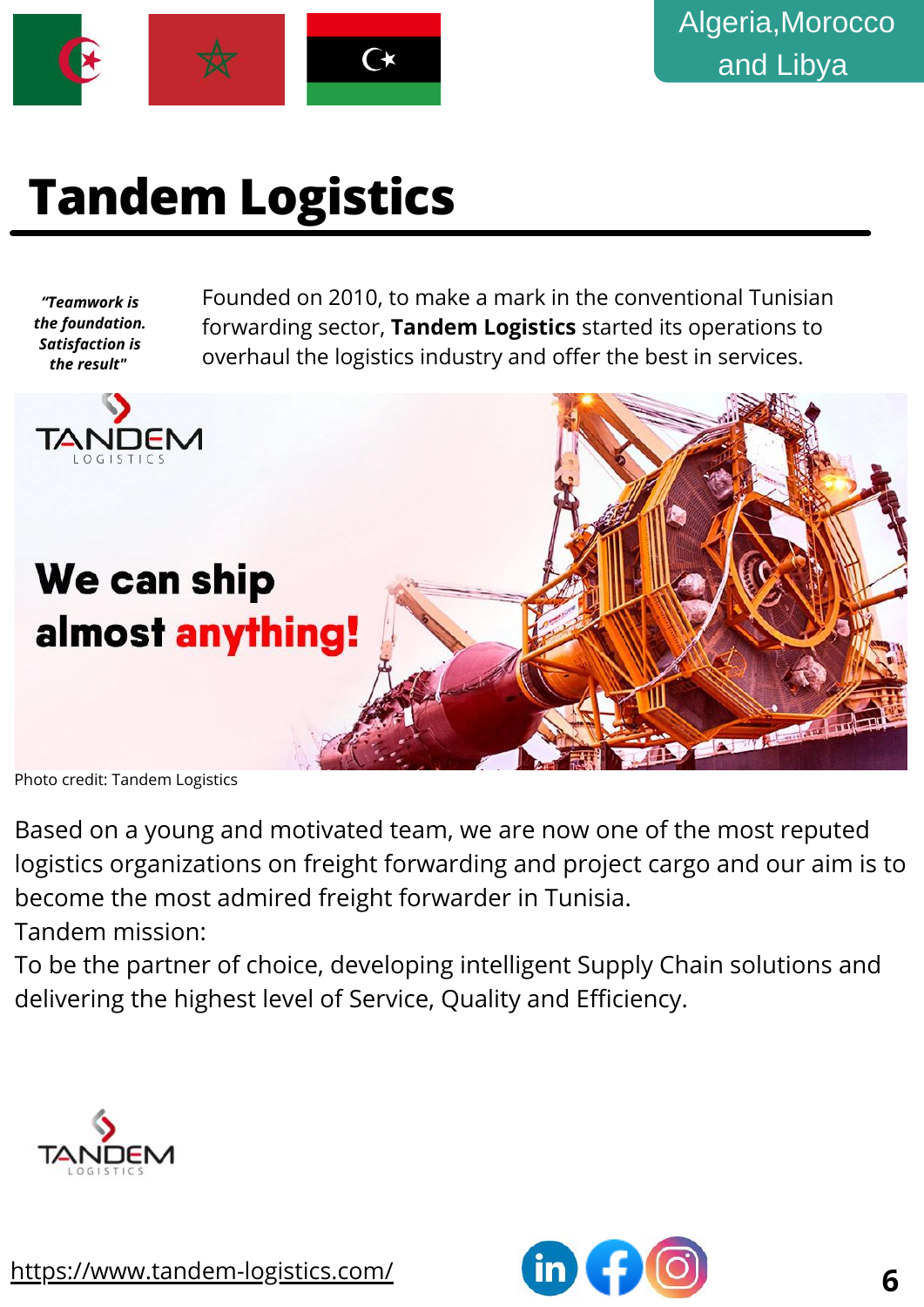

#### **Al-Rashed United Shipping Services Co.**

*"Regional player with global vision"* **It was in 1911 that the founder of The Al-Rashed Group, the late Abdulaziz Abdulmohsin Al Rashed**, had laid down the foundation of a trading company with a commitment to advance and diversify the business.



Photo credit: Al-Rashed International Shipping Services Co.

Since the discovery of oil in Kuwait, the Al-Rashed Group has been participating in major infrastructure and industrial government projects. We are a client focused and service oriented group. The foundations of our business heritage continue to be based on quality, reputation, customer service and performance. The highest emphasis is placed on human resources and deployment of the latest in information technology within the Group's business operations.



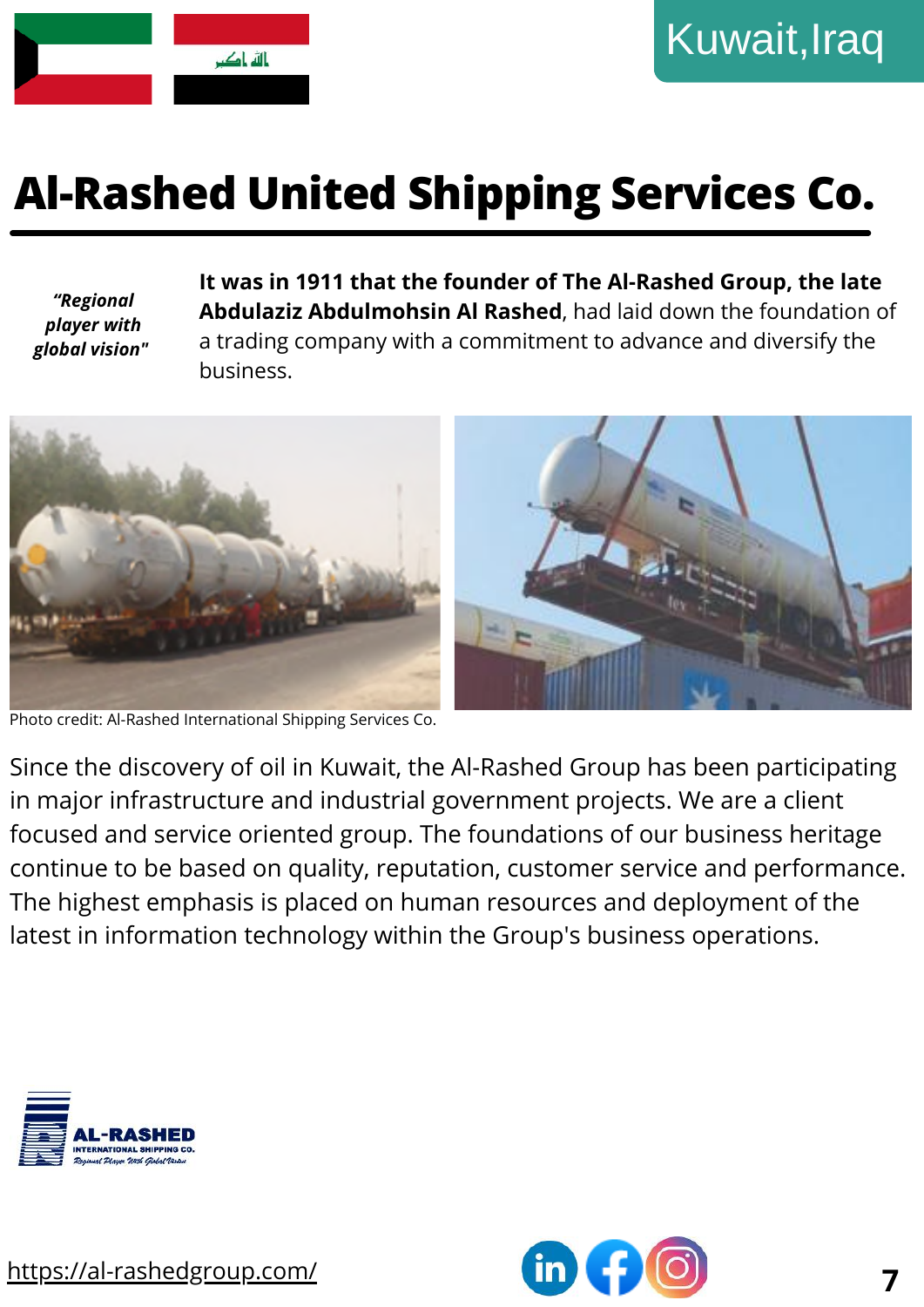# **FEATURED ARTICLE**

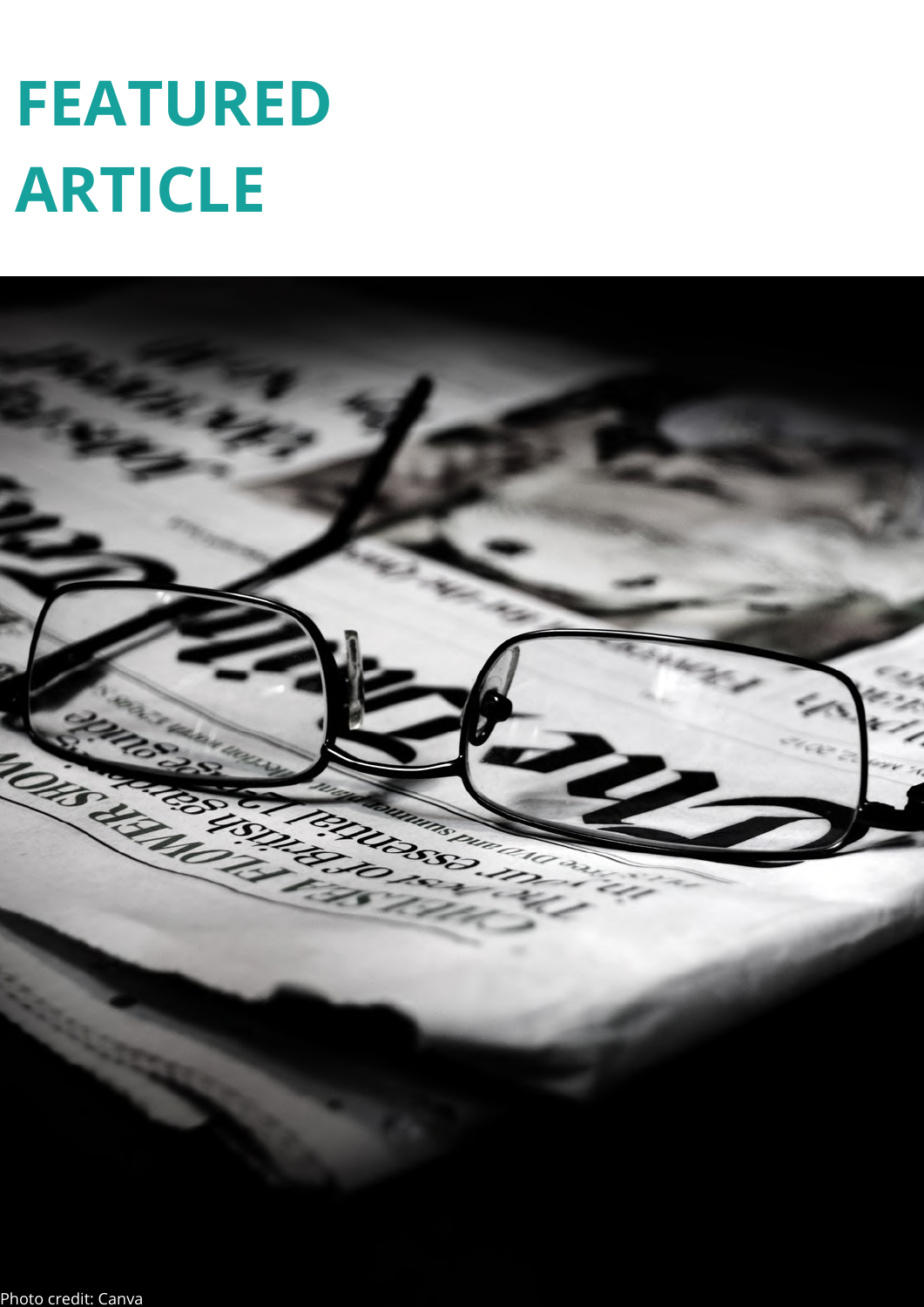

Photo credit: Lumi 4 innovation

#### **Port of Felixstowe deploys 5G technology**

Hutchison Ports-owned Port of Felixstowe has become the largest port in the United Kingdom (UK) to deploy 5G technology and the Internet of Things (IoT).

Along with consortium members, Three UK, Blue Mesh Solutions and the University of Cambridge, the port was successful in an application for grant funding under the 5G testbeds and trials programme (5GTT) run by the department for digital, culture, media and sport (DCMS).

You can read the full article on:

https://container-news.com/port-of-felixstowe-deploys-5g-technology/